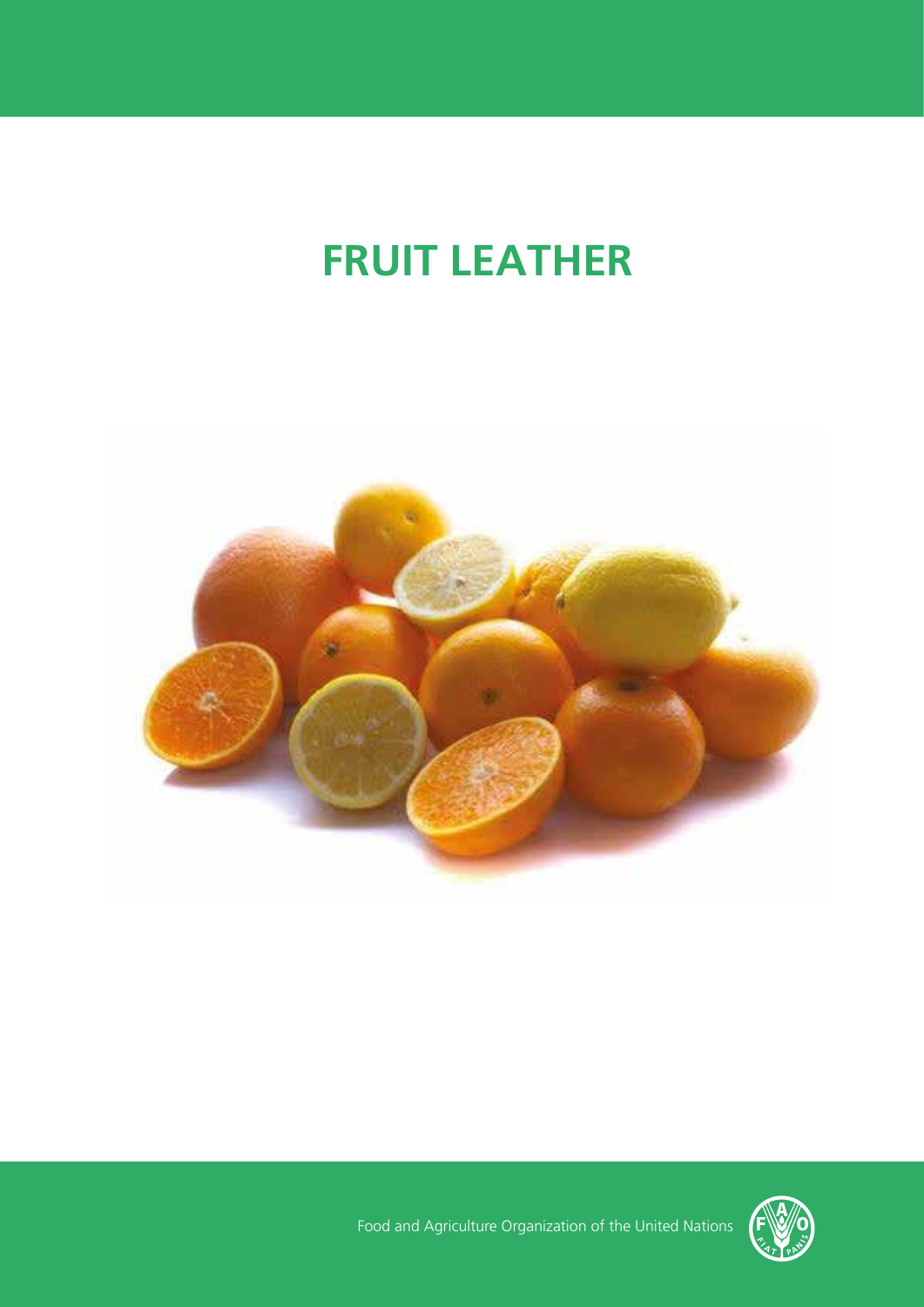



# **FRUIT LEATHER**

# **1.- General information**

#### **Fruit Leathers - general information**

Fruit leathers are dried sheets of fruit pulp which have a soft, rubbery texture and a sweet taste. They can be made from most fruits, although mango, apricot, banana and tamarind leathers are amongst the most popular. Leathers can also be made from a mixture of fruits. Fruit leathers are eaten as snack foods instead of boiled sweets.

They are also used as ingredients in the manufacture of cookies, cakes and ice cream. The preservation of fruit leathers depends on their low moisture content (15-25%), the natural acidity of the fruit and the high sugar content. When properly dried and packaged, fruit leathers have a shelf life of up to 9 months.



# **2.- Processing details for fruit leather production**

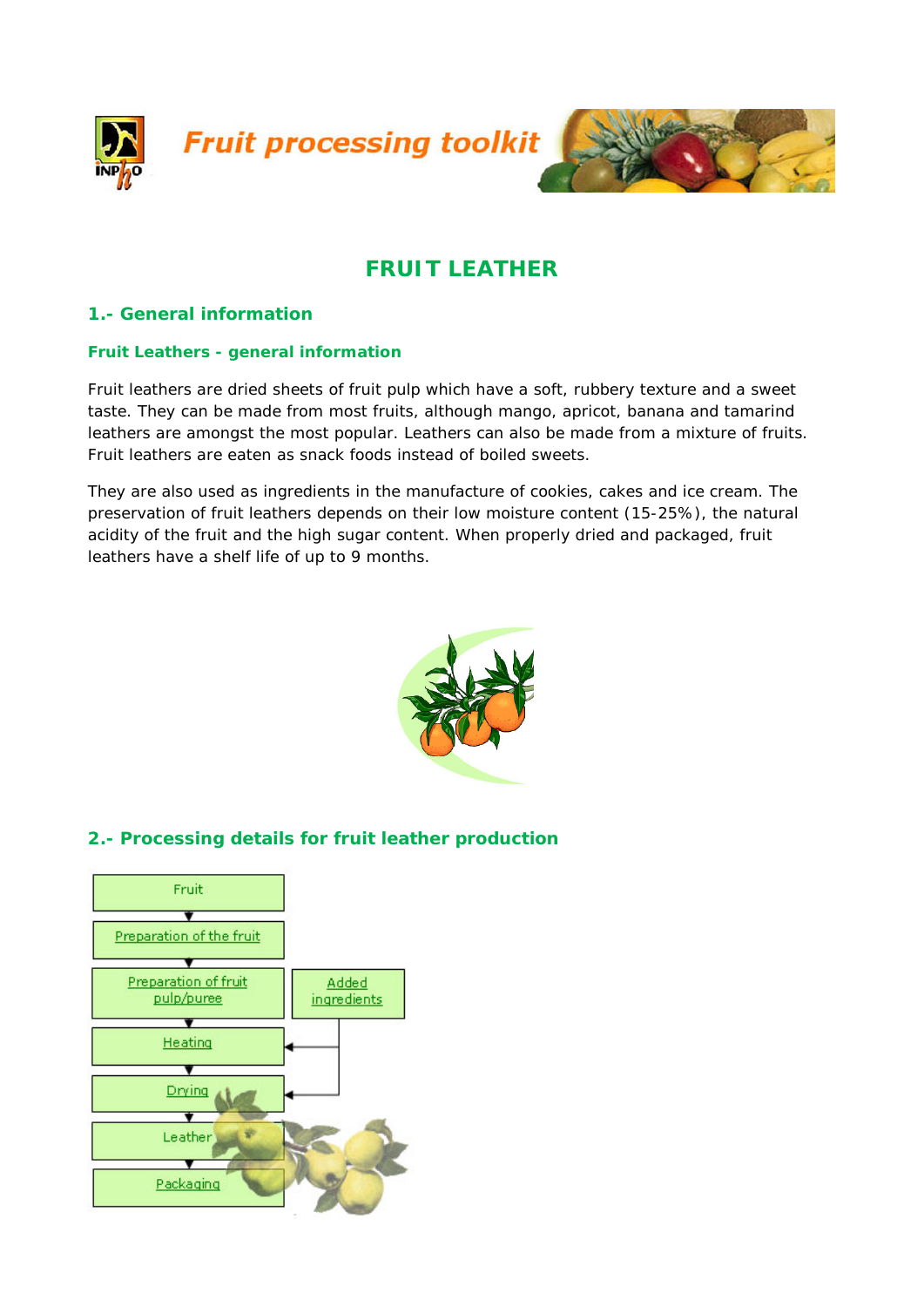# **A.-Preparation of the fruit**

Fruit should be washed in clean water, peeled and the stones removed. Washing water can be chlorinated by adding 1 teaspoon of bleach to 4.5 litres of water.

All fruit should be ripe and free from bruising. Any rotten or bruised fruit should be thrown away as this will spoil the colour and flavour of the leather.

Pineapple contains an enzyme that damages the skin. Therefore, gloves should be worn when handling pineapple. The puree must be heated to a higher temperature for a longer time to destroy the enzyme (it must be boiled for 20 minutes).

Bananas have a low level of acidity and turn brown very rapidly after peeling and cutting. To prevent this, they should be immersed in water containing sodium metabisulphite (400 parts per million of sulphur dioxide) immediately after peeling.

Soft fruit, such as berries and apricots, are delicate and should be handled carefully to avoid bruising. Only stainless steel knives should be used to chop the fruit. Other metals will discolour the fruit flesh.



#### **B.-Preparation of the fruit: pulp/puree**

At the simplest level, fruit is made into a puree by hand using a food mill or mouli legume. If electricity is available, a liquidiser or blender can be used to increase the production output.

The liquidised fruit is strained or sieved to remove fibres, seeds etc and make a smooth puree.

Fruit puree can be semi-processed and stored in sealed drums for further processing later in the season.

Sulphur dioxide (SO2) (600ppm) is added to the drums to prevent the growth of microorganisms.

The semi-processed fruit can be stored for several months.

#### **C.-Added Ingredients**

Chemical preservatives may be added to the fruit puree to maintain a bright colour in the leather. Preservatives are also added if the puree is to be stored before processing.

A variety of ingredients can be added to the fruit puree - sugar to increase the sweetness, citric acid to increase the acidity and chopped nuts, coconut or spices to vary the taste and flavour.

#### **D.-Heating**

The puree must be heated to 90deg C to inactivate the enzymes and reduce the level of microbiological contamination.

A double pan boiler is recommended for heating to avoid burning the puree.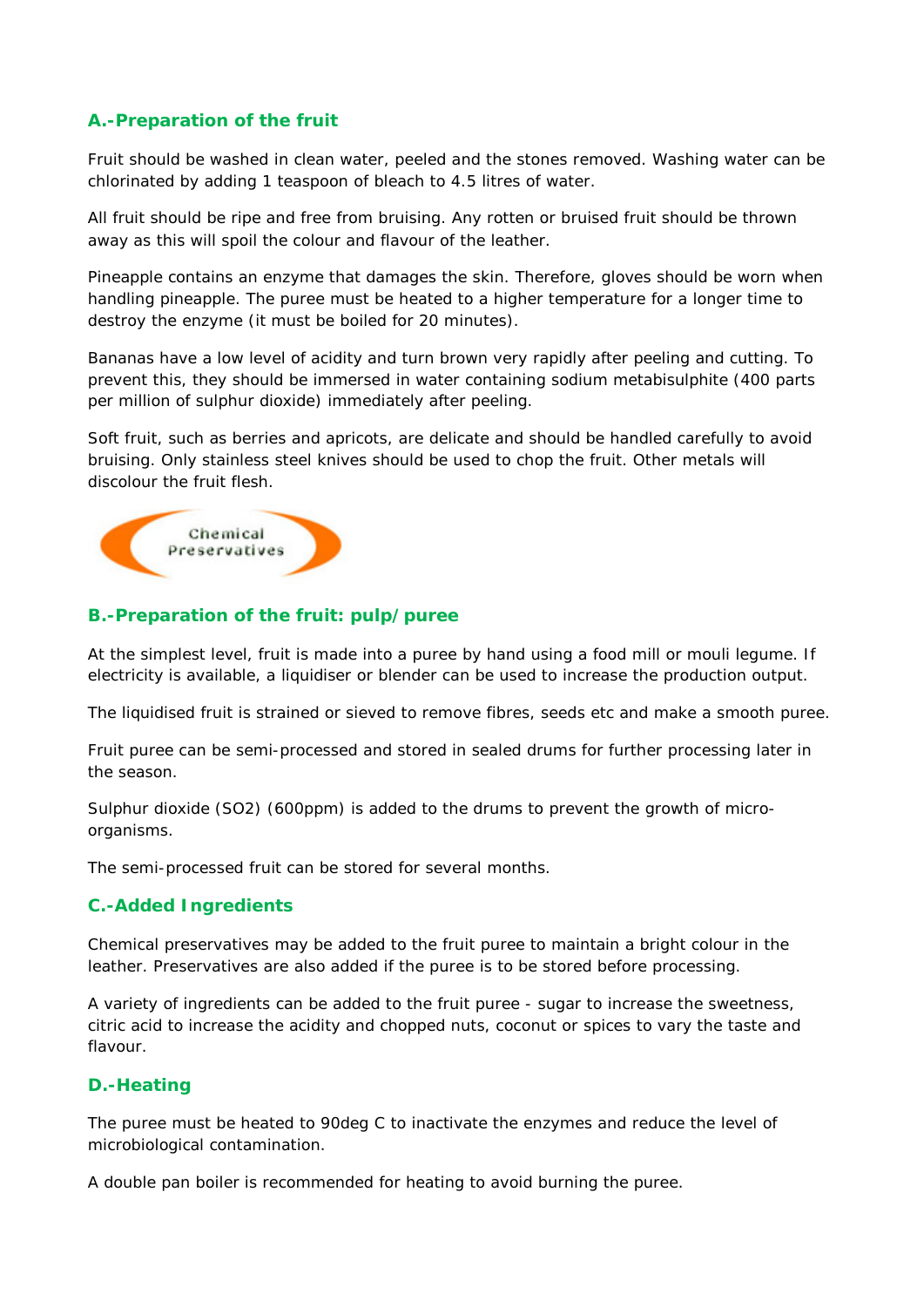

# **E.-Drying**

The fruit puree is poured in a thin layer (3-6mm thick) on plastic trays or wooden trays lined with greaseproof paper. The puree can be poured into a square which is later cut into small pieces, or into small circles which are rolled up when dry.

The leathers should not be dried in direct sunlight as this will cause the colour to fade and reduce the levels of vitamins A and C.

Indirect solar dryers or mechanical dryers should be used. The leather should be dried overnight in a solar dryer or for about 5 hours in a mechanical dryer. After this time it is turned over and dried on the other side.

The leather is dried until it has a final moisture content of 15-25%. After drying, the leather pieces should be dusted lightly with starch to prevent them sticking together.

### **F.-Packaging**

Fruit leather is usually sold as a roll that is interleaved with greaseproof paper to prevent it from sticking together. Strips of the leather are weighed, laid on a piece of greaseproof paper and rolled with the paper. The rolls or discs of leather are packed in polythene or polypropylene heat-sealed bags. The bags should be placed in boxes to protect them from the light.

#### **General**

All equipment must be thoroughly cleaned each day to prevent contamination by insects and micro-organisms.

#### **4.-Batch Preparation**

Each batch of leather is prepared the same way to ensure consistency of quality. The flavour of fruit leather is improved by adding lime or lemon juice to the puree to increase the acidity. This also helps with preservation. The fruit may be mixed with semi-ripe banana pulp, which increases the level of solids in the mix. This reduces the cost of the product and reduces the drying time. Other ingredients, such as sugar and nuts may also be added according to taste.